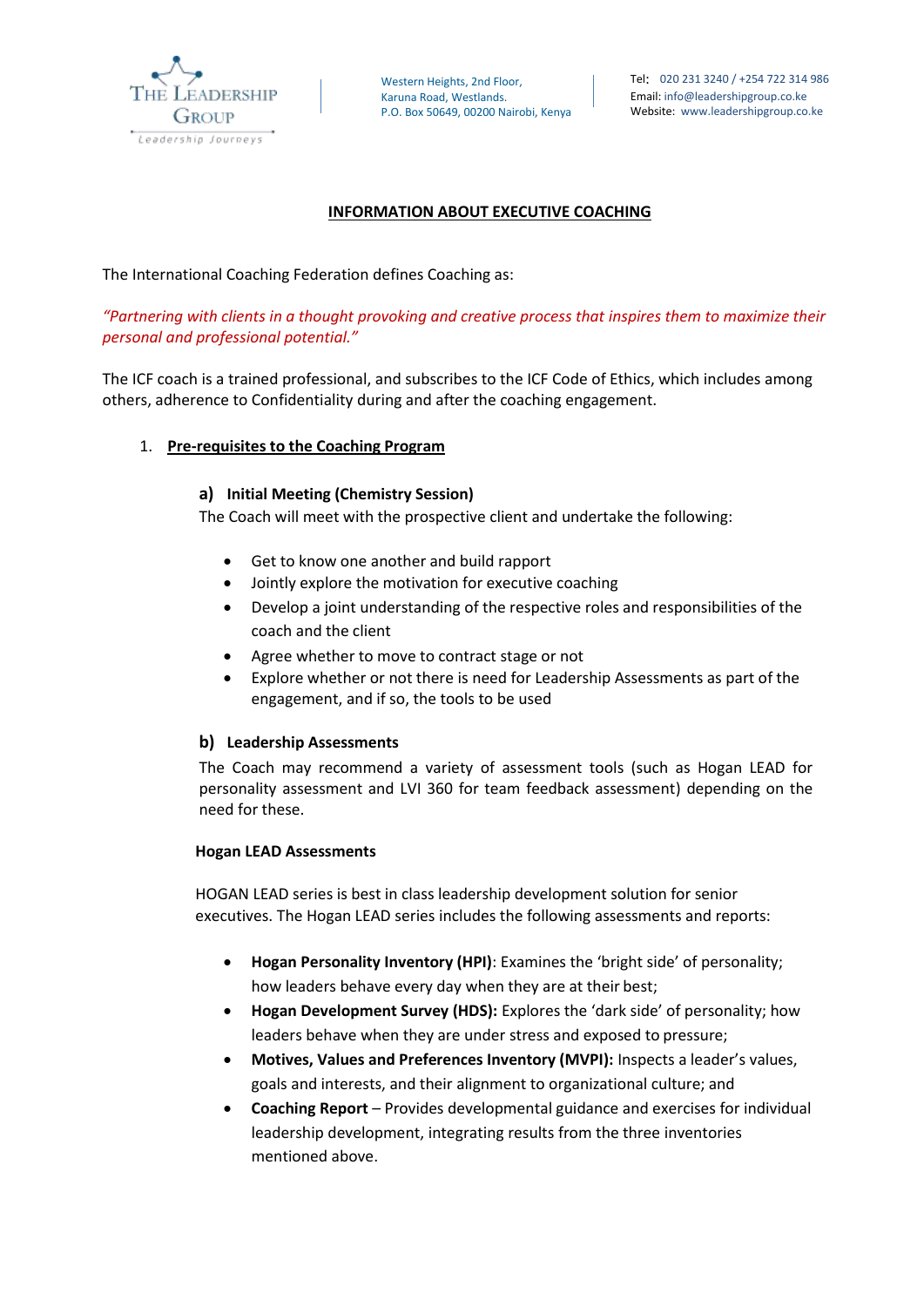

### **Leadership Versatility Index 360°Assessments (LVI)**

LVI measures the versatility of leaders on two complementary pairs of leadership dimensions – Forceful & Enabling (how one leads) and Strategic & Operational (what one leads). The leaders assessthemselves, and also get assessed on a 360 degree basis by their boss, peers and reportees. LVI reports are produced for each leader.

The feedback from this assessment may be used as a basis for setting coaching goals and objectives.

### 2. **The Coaching Programme**

The coach will adopt a one-on-one coaching method. One-on-one executive coaching is a combination of a supportive exchange between the coach and client, a rigorous commitment to goals, respect, and openness, which provide a rare opportunity for the client to participate in a journey of self-discovery, building awareness, taking responsibility and exploring options.

Where the program is sponsored by an organization, there will be tripartite meetings with the sponsor at the start, middle and end of the program to obtain feedback on efficacy of the program, but with due regard to Confidentiality of client discussions. Where the program is self sponsored, feedback will take place between the coach and the client on an ongoing basis at each session.

The standard coaching program comprises 6 sessions of 90 minutes each, at intervals of 3 to 5 weeks.

The coaching program will follow the following steps:

- i) **Align objectives and expectations with client:** Initial discussions with the client to agree corporate and personal objectives as well as set expectations getting into the coaching arrangement.
- ii) **Contracting and goal-setting:** This will be the point where the arrangement to provide coaching services is formalized into an enforceable contract. Clear milestones of achievement would be spelt out.
- iii) **Three Coaching sessions:** The first set of coaching sessions will take place over three successive months, one session per month. Each session is one- and-half hours long.
- iv) **Check in with the Sponsor:** The client will get an opportunity to discuss progress in confidence with the coach through a midterm review. Where there's a sponsoring entity such an entitywillbe entitled to afeedback session with the coach on the impact of the coaching process.
- v) **Three coaching sessions:** The final set of three successive coaching sessions will be held with the client over three subsequent months.
- vi) **Review success:** The coach, the client and the sponsor will undertake a structured end-program review of the coaching process and determine if it achieved its objectives.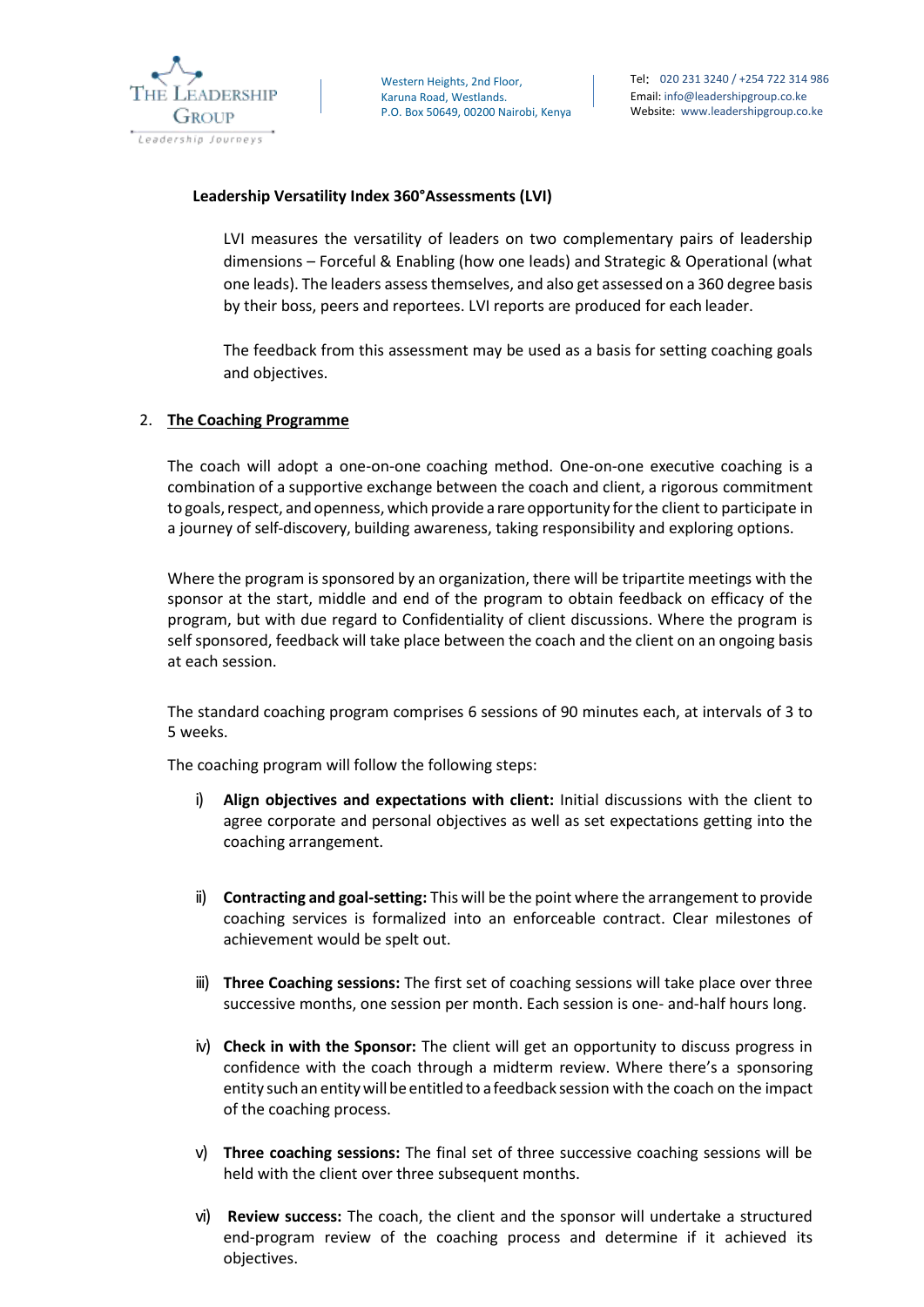

### 3. **Roles and Responsibilities:**

- i) **The Coach:** The coach will commit to the following:
	- **Process-oriented**  Ensuring the coaching process is kept on track, reviewing progress against objectives and supporting the development of an action plan for meeting the client's coaching needs.
	- **Questions-focused**  The Coach will ask searching questions to guide and challenge the client to question their assumptions, identify reasons for certain behavior and actions, and identify creative options and possibilities.
	- **Results-driven**  Ensuring that discussions throughout the sessions are relevant to one or more of the client's objectives. The Coach will support the client to identify activities and actions that can meet development needs.
- ii) **The Client :** The client will commit to the following:
	- Taking stock of achievements and perceived failures to date and aspirations for the future.
	- Demonstrating the willingness to engage in setting and following through on actions that lead to identified development needs being addressed.
	- Providing regular feedback to the Coach as to whether the coaching is meeting their needs, coaching goals and objectives.
	- Meeting with the Coach prior to the first coaching session to confirm expectations, initial goals, objectives and measures for the coaching program.
	- Participating in review meetings as required during the coaching program.

### 4. **Review and Reporting:**

The coach will compile and share with the Client (and sponsor where applicable) mid- program and end program review reports clearly indicating:

- Observations during the coaching process and experience with the coaching client
- The progress made in achieving the objectives of the coaching engagement
- Noted improvements in the client's executive leadership perspectives and disposition
- Any recommended further interventions

## 5. **Professional Fees:**

The fees will be discussed once agreement to proceed is obtained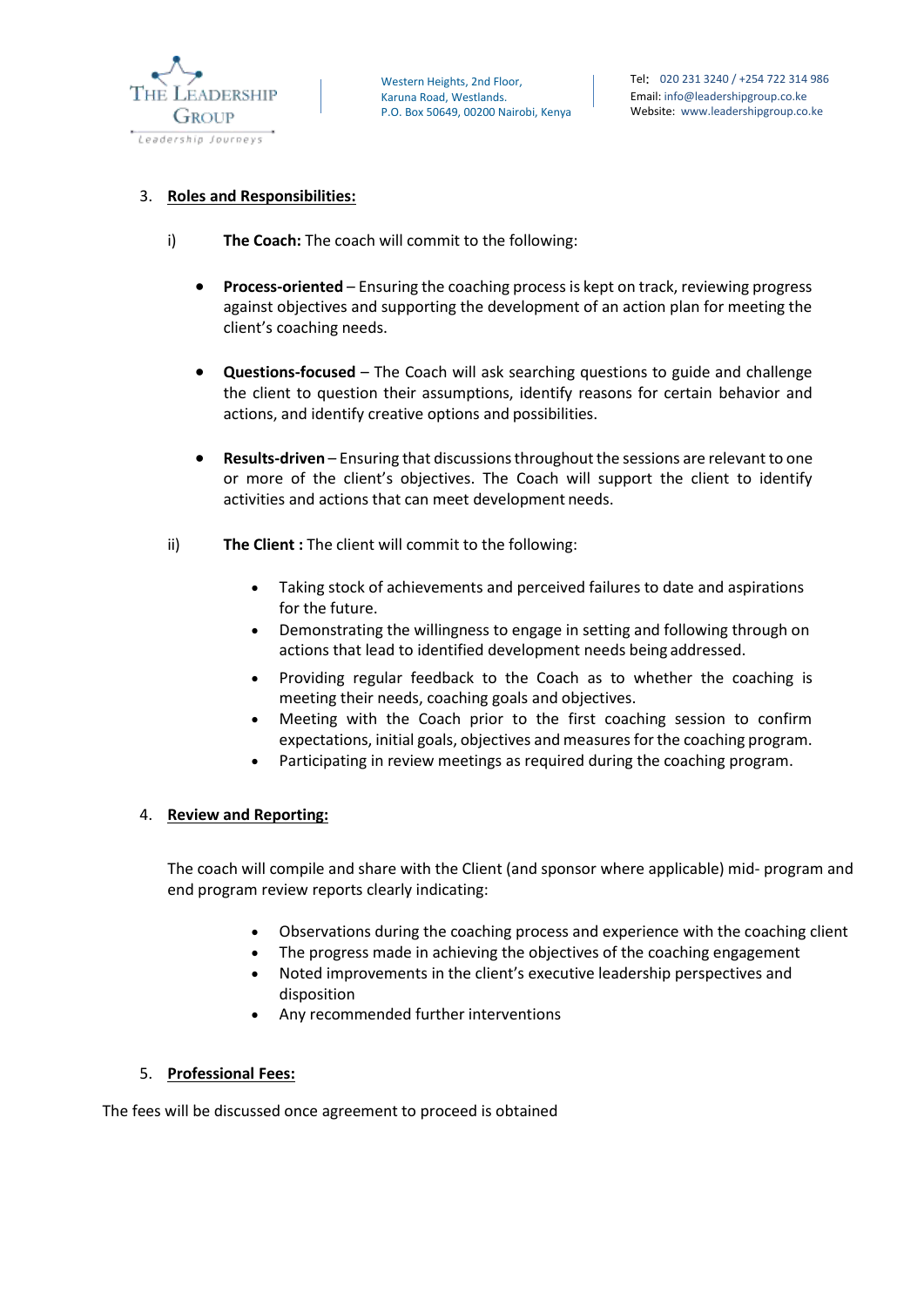

**Appendix**

Western Heights, 2nd Floor, Karuna Road, Westlands. P.O. Box 50649, 00200 Nairobi, Kenya Tel: 020 231 3240 / +254 722 314 986 Email: info@leadershipgroup.co.ke Website: www.leadershipgroup.co.ke

# Executive Profile



 **Name: Martin Oduor-Otieno, ACC, CBS** Business Advisor and Executive Coach

### **WHAT COACHING MEANS TO ME**

 **"***I facilitate clients to unlock their full potential"*

### BACKGROUND AND PROFESSIONAL EXPERIENCE

Martin is an Executive Coach and independent senior business advisor. He led KCB Bank Group as CEO and board member during a period of rapid transformation and growth; he has worked in senior leadership roles at Barclays Bank in Kenya and South Africa and has been a Partner in the professional services firm, Deloitte, leading their Financial Services Industry practice. Martin has also worked in the public service as Permanent Secretary in the Ministry of Finance/Treasury, Government of Kenya.

He serves on a number of blue chip company boards as non executive director. As a business leader he has attained in-depth experience in people issues in both the public and private sectors, spanning a period of close to 40 years across Eastern and Southern Africa. Martin has also been involved in facilitating board practice training, and leadership development programs. He is also regularly invited as a public speaker in forums with diverse audiences.

Martin is passionate about coaching and mentoring people in leadership positions and inspiring them to unlock their full potential.

His coaching clients comprise people in C-Suite positions and are spread across private and public sector institutions as well as Non-Governmental Organizations.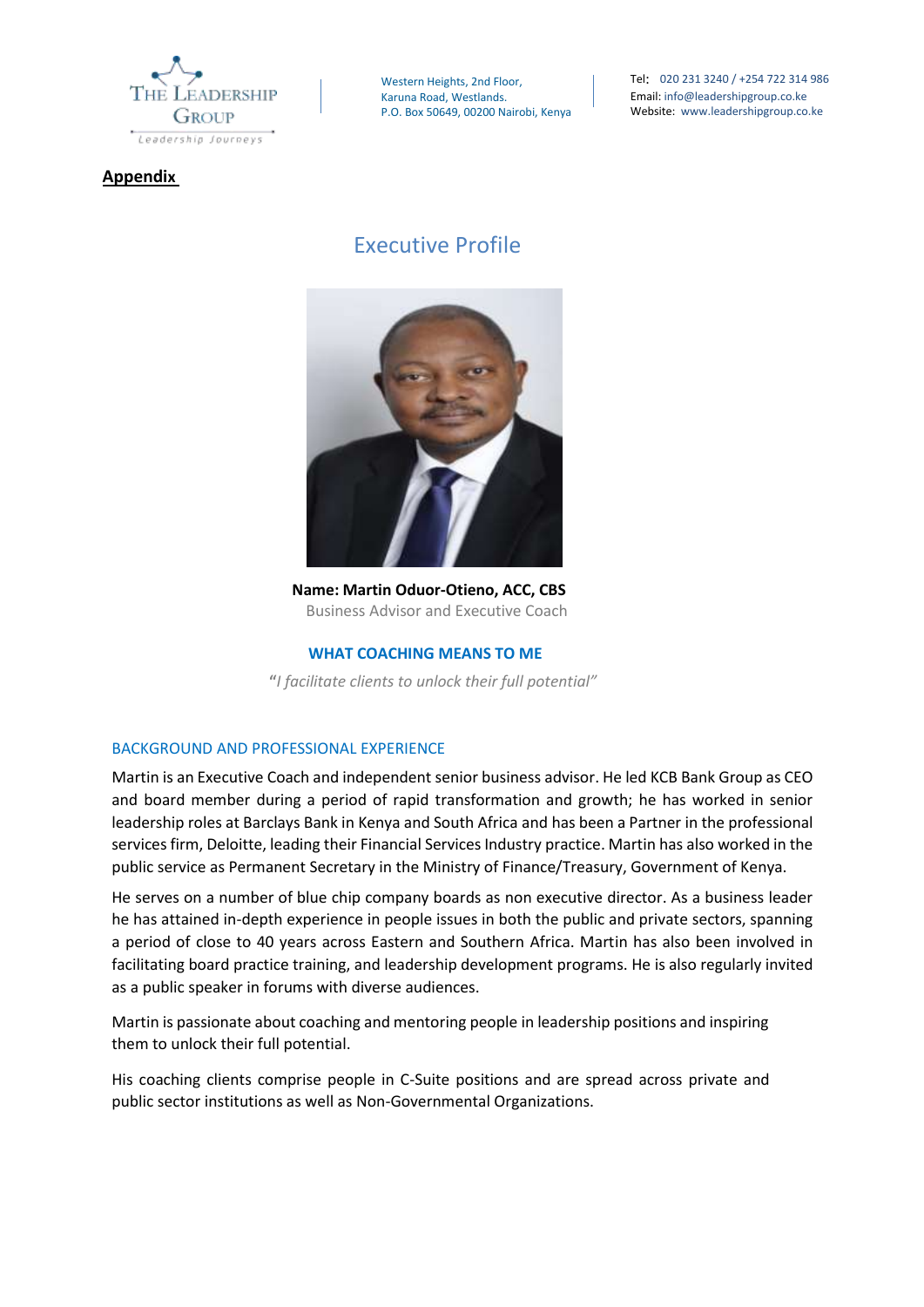

Tel: 020 231 3240 / +254 722 314 986 Email: info@leadershipgroup.co.ke Website: www.leadershipgroup.co.ke

### AREAS OF EXPERTISE

- Executive Coaching & Mentorship
- Governance & Board Practice
- Culture & Change Management
- Strategy & Business Advisory
- Leadership & Communication

## COACHING STYLE

Martin's primary coaching model is GROW, which he uses to help clients clarify their goals, assess the reality of the situation, develop options and reach commitment on the actions to achieve the set goals. He holds the clients accountable and seeks feedback on the effectiveness of the coaching program.

The impact of his coaching is measured based on achievement of specific goals jointly agreed at the beginning of the coaching contract. Progress is evaluated on an ongoing basis during the duration of the contract.

### COACHING CREDENTIALS

 Academy of Executive Coaching AoEC), UK Practitioner Diploma in Executive Coaching International Coach Federation (ICF) Associate Certified Coach (ACC) credential KAISER Leadership Solution Leadership Versatility Index Certification Hogan Assessment Systems Inc. Hogan Assessment Certification – HPI, HDS, MVPI

### EDUCATIONAL QUALIFICATIONS

 KCA University Doctor of Business Leadership (Honoris Causa) ESAMI/Maastritch Business School Executive MBA University of Nairobi B. Com (Hons) Accounting Harvard Business School, Boston Advanced Management Program 173

## PROFESSIONAL QUALIFICATIONS

 Fellow of the Institute of Certified Public Accountants of Kenya, FCPA (K) Fellow of the Institute of Certified Public Secretaries of Kenya, FCPS (K) Fellow of the Institute of Directors Kenya, FIoDK Fellow of the Kenya Institute of Bankers, FKIB Accredited Governance Auditor